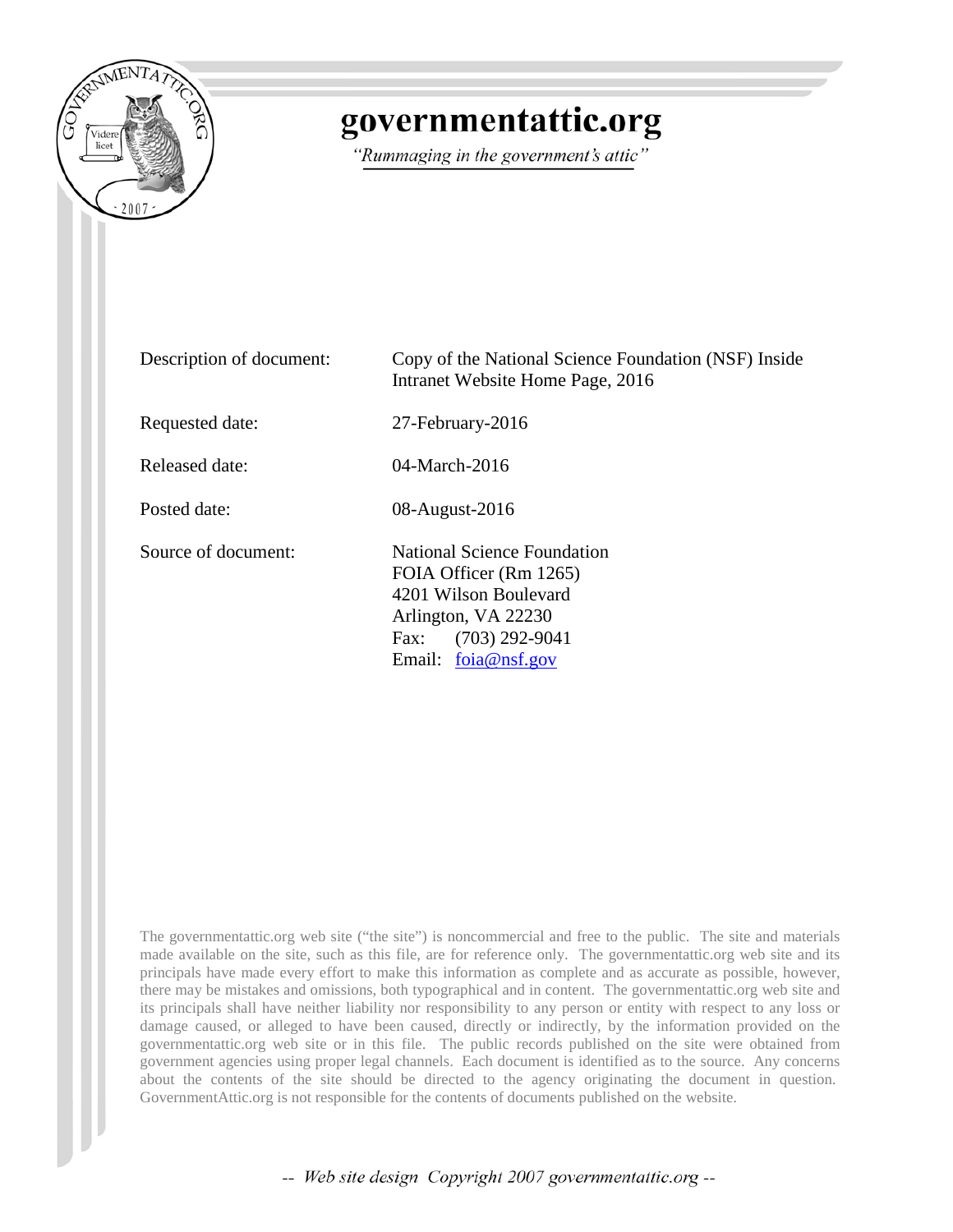## Home